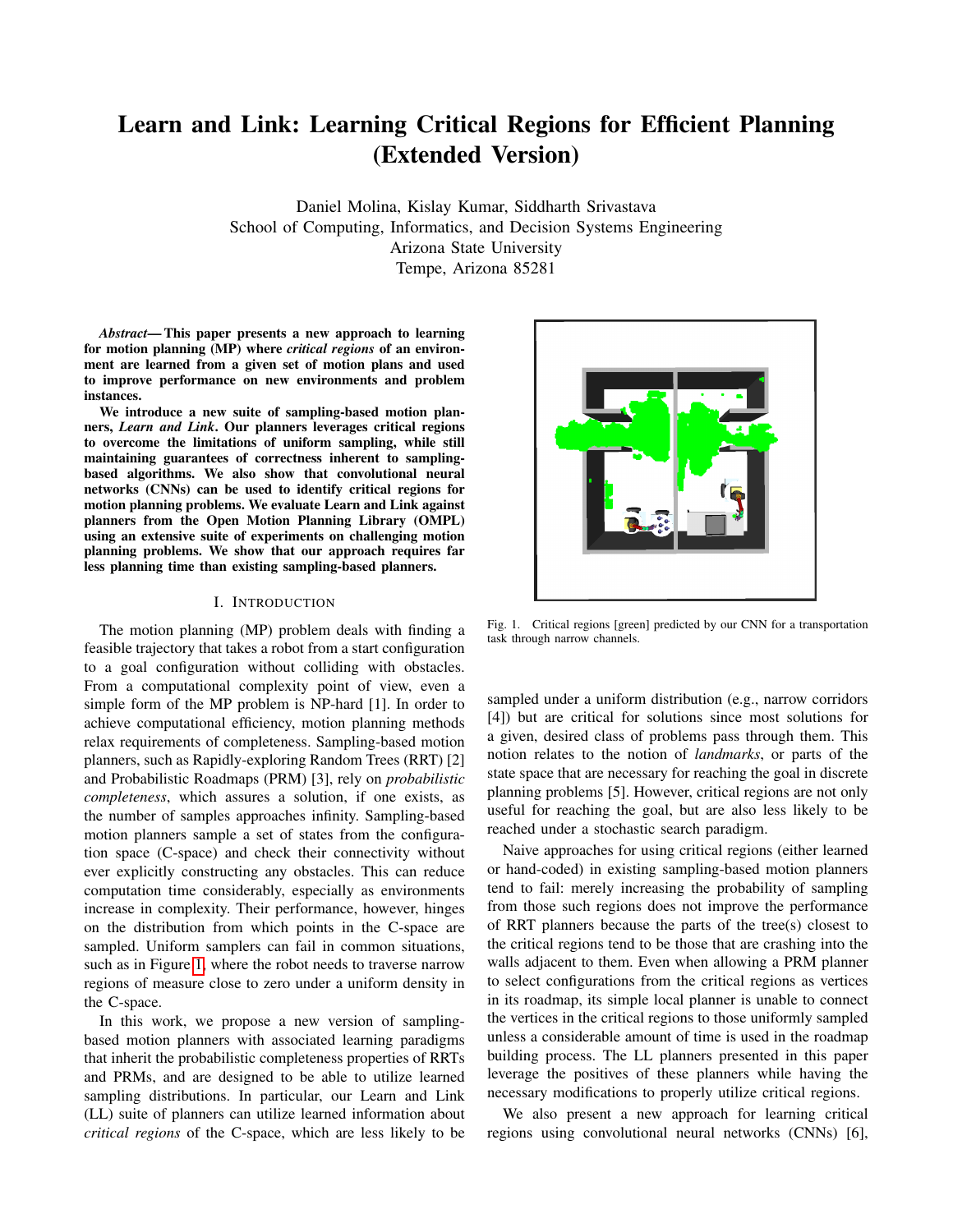[7]. We show that when used with our LL planners, this approach can lead to immense speedups in motion planning when image-based training data is available for the planning environment. Since our model only gives base poses, when dealing with higher dimensional planning, we append each configuration pulled from the critical regions with a random, collision-free configuration for the additional DOF values prior to calling our planners. Although this learning pipeline is limited to image-based representations, our planners use critical regions as inputs and can work with any approach that provides an estimate of the critical regions for a given environment. Our approach is advantageous over pure sampling-based planners and pure learners: it leverages learning from experience to outperform sampling-based planners, but avoids the possibility of missing solutions that limits pure imitation learning, and remains probabilistically complete.



Fig. 2. An example of a roadmap created using LL-RM (a) versus a vanilla PRM (b) for a Barrett WAM arm transportation task. Both planners are given 1 second to build their roadmap using 30 vertices. The green points are states that were created when linking the vertices of the roadmap, the blue points are the vertices of the roadmap that were uniformly sampled, and the red points are the vertices of the roadmap that came from the critical regions. Thus, we can see the extreme difference in C-space coverage using the same amount of time.

The rest of this paper is organized as follows. We begin with a survey of prior work that our approach draws upon in Section II. Section III defines the notion of critical regions; followed by Section IV, which presents the LL planners and discusses their properties. Section V presents our approach for learning critical regions using CNNs. Finally Section VI presents the results of our empirical evaluation on a range of motion planning problems.

#### II. RELATED WORKS

Several methods have been proposed to guiding samplingbased motion planners to solutions. Heuristically-guided RRT [8] uses a probabilistic implementation of heuristic search concepts to create a reasonable bias towards exploration, as well as exploiting known good paths. Although this approach was able to produce less expensive paths, it required a high computational price. Anytime RRTs [9] reuse information from previous RRTs to improve on the path by rejecting samples which have a higher heuristic cost. Batch Informed Trees (BIT\*) [10] uses a heuristic to efficiently search a series of increasingly dense implicit random geometric graphs while reusing previous information. In contrast,

our method guides our sampling-based motion planners to solutions without the need of a heuristic through leveraging critical regions.

The coupling of learning and MP has been extensively investigated in the past. As discussed in the introduction, naive approaches for using learning to bias sampling in stochastic motion planners don't perform well. Recent work by Ichter et al. uses a Conditional Variational Autoencoder to bias sample points for MP conditioned on encoded environment variables [11]. This encoding is generalizable to higher dimensions, however it requires structuring the data to encompass the state of the robot, the environment, the obstacles (encoded as occupancy grid), and the start and goal configurations. Moreover, during inference, the network model requires this expensive data structuring again, which can take around 50 seconds. In contrast, we focus on imagebased learning where data can be easily generated for training using a top-view camera. Moreover, inferences can also be made using a top-view image of the environment in less than 5 seconds. Havoutis et al. use topology to learn sub-manifold approximations that are defined by a set of possible trajectories in the C-space [12]. This requires either motion plans that are generated through a motion capture device, or hand-crafted partial plans. Pan et al. use instancebased learning where prior collision results are stored as an approximate representation of the collision space and the free C-space [13]. This is used to make cheaper probabilistic queries. Although their method shows significant improvement in some environments, their work is limited in finding solutions through narrow passages between obstacles where optimal solution may lie. In our work, the network learns the position of regions that are critical for a given class of MP problems, but have a low probability of getting sampled under a uniform distribution, such as narrow regions. Using the identified critical regions with our LL planners, we show a reduction in average planning time of 57%-99%, and higher success rates, compared to OMPL's RRT, RRT-Connect, and PRM planners.

#### III. FORMAL FRAMEWORK

Given a robot *R*, an environment *E*, and a class of MP problems *M*, we define the *measure of criticality* of a Lebesgue-measurable open set  $r \subseteq \mathbb{R}^n$ ,  $\mu(r)$ , as  $lt_{s_n \to +r} \frac{f(r)}{v(s_n)}$  $\frac{f(r)}{v(s_n)}$ , where  $f(s_n)$  is the fraction of observed motion plans solving tasks from *M* that pass through  $s_n$ ,  $v(s_n)$  is the measure of  $s_n$  under a reference (usually uniform) density, and  $\rightarrow^+$ denotes the limit from above along any sequence  $\{s_n\}$  of sets containing  $r$  ( $r \subseteq s_n$  for all *n*). Note that  $\mu(r)$  is zero when  $f(r) = 0$ . While  $\mu(r)$  can be infinite for a region, for all practical purposes we consider regions *r* with  $v(r) > 0$  under the uniform density. Intuitively, regions with high criticality measures are those that are vital for solutions to problems in *M*, but have a low probability of being sampled under a uniform density.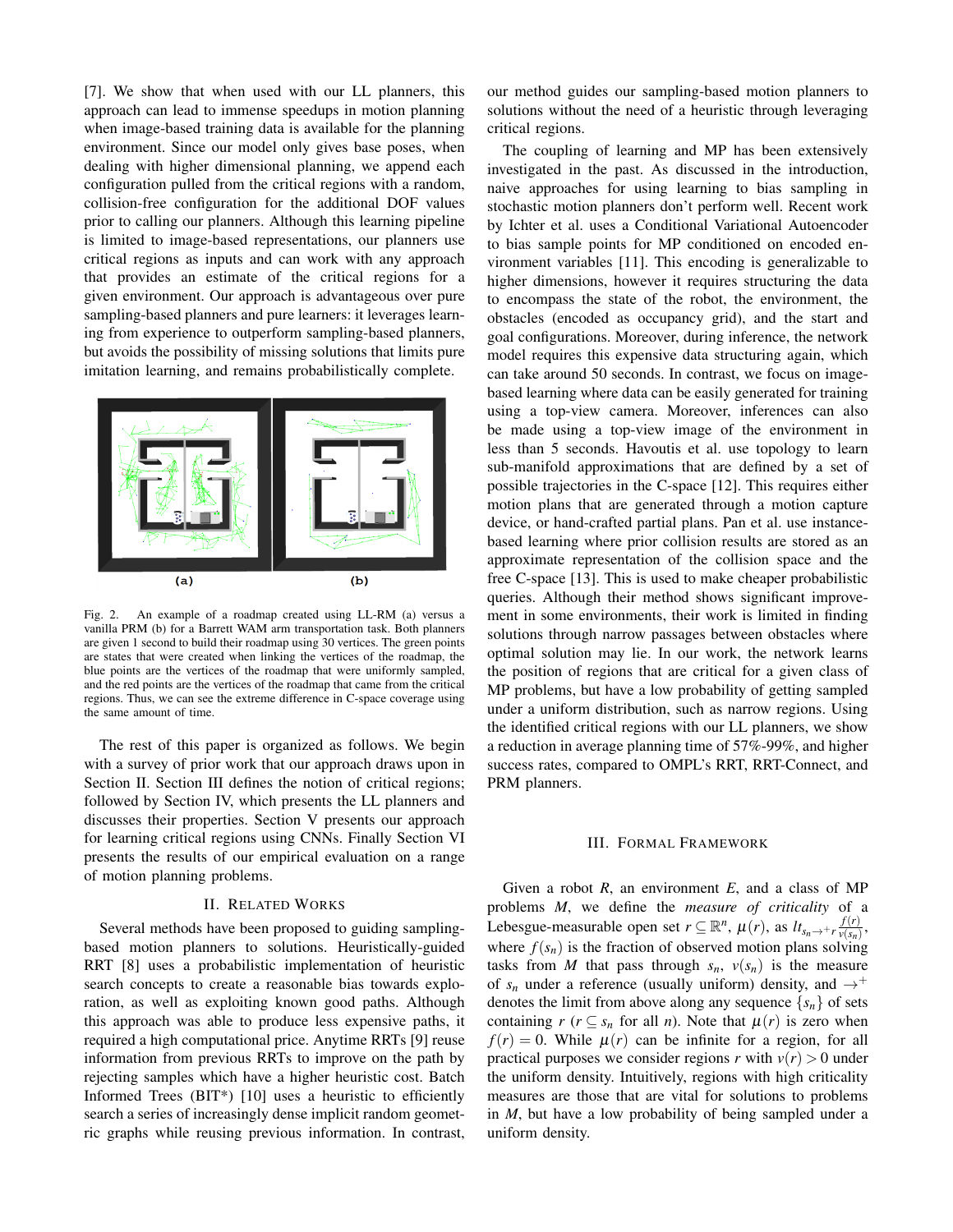#### IV. LEARN AND LINK PLANNERS

In this section we discuss the methods that make up our planners. We describe both the single query planner, LLP, and the multi-query planner, LL-RM. A Python implementation of the planners can be found at <https://aair-lab.github.io/ll.html>.

# *A. Learn and Link Planner*

LLP is Learn and Link's single query planner. This version differs from LL-RM in that we do not seed our roadmap using vertices that were uniformly sampled (i.e.  $m = 0$ ), and we pass in the start and goal configurations right away to algorithm [1.](#page-2-0) We do this so that instead of building a general roadmap that spreads across the entire environment, we build a biased roadmap in which subgraphs rooted from the start and goal configurations are connected using additional subgraphs rooted at critical regions to speed up single query planning.

We first describe algorithm [1](#page-2-0) in LLP mode. In lines 14−17, *n* random collision-free configurations are added as vertices to the roadmap from the critical regions identified by the model. In lines 18−21, *m* = 0 configurations are added as vertices to the roadmap using a uniform sampler. Since we are in LLP mode, in lines 22−26, subgraphs rooted from the start and goal configurations are added to the roadmap. For the remainder of the algorithm, we attempt to link the subgraphs spawned from the vertices in the roadmap. In line 28, a random sample is taken to grow the current subgraph in its direction. In line 29, an attempt is made to extend the current subgraph to *qnew*, a new configuration in the direction of *qrand*. If adding *qnew* to the graph results in a collision, *i*.*e*. *EXTEND* returns *Trapped*, *qnew* is not added to the graph; otherwise it is added. In line 30, a connectivity attempt occurs to link the current subgraph to the remaining graphs in the roadmap; once all the subgraphs have been connected, *Linked* is returned and the roadmap is complete. By this point, since we are in LLP mode, the start and goal configurations have been linked into a single graph. To extract a path *P* connecting both points we use Dijkstra's algorithm [14] in line 32. If the conditions in lines 29−30 are not satisfied, we shift to the next subgraph in the roadmap, using a round-robin approach, in line 36. If an explicit sample cap is reached, *i.e.*  $S \neq \infty$ , without a solution path being found, an empty path, indicating a failure, is returned.

Algorithm [2](#page-3-0) is used in an attempt to link a subgraph to the remaining graphs in the roadmap (lines  $9 - 11$ ), to remove dead graphs from consideration (line 12), and to check whether all the subgraphs in the roadmap have been linked (line 13). A subgraph is considered dead once it has been linked and added to another graph. Once only one graph remains in the roadmap list, *Linked* is returned to indicate that the roadmap is connected.

Algorithms [3](#page-3-1) and [4](#page-3-2) are methods reused and adapted from RRT-Connect to work with graphs instead of trees. They are used to grow the current subgraph in the direction of the random samples taken.

# Algorithm 1 Learn and Link 1: Input<br>  $\frac{1}{2}$ . Input

- <span id="page-2-0"></span>2: *N*: number of critical region states to include<br>3: *M*: number of uniform states to include
- 3: *M*: number of uniform states to include<br>4: *CR*: list of critical region points list of critical region points
- 5: *Mode*: planner mode; LLP or LL-RM
- 6: *Qstart* : start configuration, if LLP mode
- 7: *Qgoal*: goal configuration, if LLP mode

8: Output

- 9: *P*: collision-free path from *qstart* to *qgoal*, if it exists
	- constructed roadmap
- 11: **procedure** LL(N, M, CR, MODE, Q<sub>start</sub>, Q<sub>goal</sub>)<br>12:  $cur \leftarrow 0$  $curr \leftarrow 0$

13:  $RM \leftarrow []$ 14: **for**  $n = 0$  to  $N - 1$  do<br>15:  $s \leftarrow SAMPLE(CR)$  $s \leftarrow$  *SAMPLE*(*CR*)

|     | $\frac{1}{2}$                                          |
|-----|--------------------------------------------------------|
| 16: | $G_n$ .init(s)                                         |
| 17: | $RM.append(G_n)$                                       |
| 18: | for $m = 0$ to $M - 1$ do                              |
| 19: | $s \leftarrow SAMPLE()$                                |
| 20: | $G_{N+m}.init(s)$                                      |
| 21: | $RM.append(G_{N+m})$                                   |
| 22: | if $mode == LLP$ then                                  |
| 23: | $G_{N+M}.init(q_{start})$                              |
| 24: | $G_{N+M+1}.init(q_{goal})$                             |
| 25: | $RM.append(G_{N+M})$                                   |
| 26: | $RM.append(G_{N+M+1})$                                 |
| 27: | for $s = 1$ to S do                                    |
| 28: | $q_{rand} \leftarrow UNIFORM()$                        |
| 29: | if $EXTEND(G_{curr}, q_{rand}) \neq Trapped$ then      |
| 30: | <b>if</b> $LINK(RM, G_{curr}, q_{new}) == Linked$ then |
| 31: | if $mode == LLP$ then                                  |
| 32: | $P \leftarrow PATH(RM 0 )$                             |
| 33: | Return P                                               |
| 34: | else                                                   |
| 35: | Return RM                                              |
| 36: | $G_{curr} \leftarrow SWAP(RM, G_{curr})$               |
| 37: | Return []                                              |

#### *B. Learn and Link Roadmap*

LL-RM is Learn and Link's multi-query planner. This version differs from LLP in that we attempt to build a general roadmap which can be reused multiple times for traversing a C-space based on collision-free configurations from the critical regions, as well as some uniformly sampled. To solve a query, we simply try to connect the start and goal configurations to the roadmap given by algorithm [1](#page-2-0) in LL-RM mode. If we are successful, we use Dijkstra's algorithm to obtain a plan.

When in LL-RM mode, the linking process works the same as LLP. The only differences in LL-RM is that we include additional vertices in the roadmap from areas which were uniformly sampled (i.e.  $m > 0$ ) in lines  $18 - 21$ , and we return the roadmap *RM*, instead of a path, when the subgraphs are connected in line 35.

Algorithm [5](#page-3-3) is the planning component of LL-RM. In lines 9−12, two subgraphs are initialized from the start (*qstart*) and goal (*qgoal*) configurations in an attempt to connect them to the existing roadmap *RM*. In lines 13−18, the same approach used in the building process is employed to connect the start and goal subgraphs to the roadmap. In line 16, a solution check occurs. If a solution is found, the path *P* connecting the start and goal configurations is obtained using Dijkstra's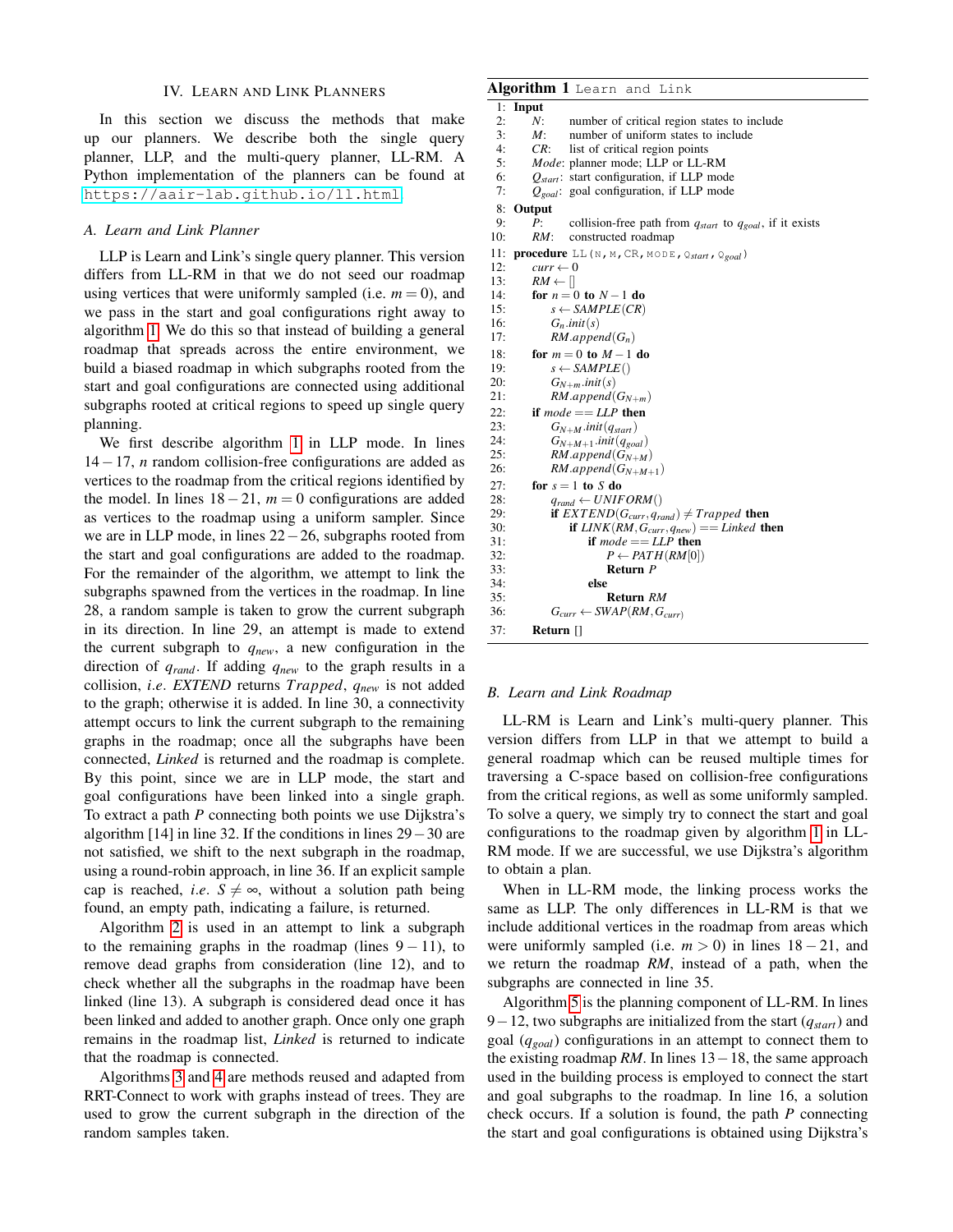#### Algorithm 2 LINK

<span id="page-3-0"></span>

|     | $1:$ Input                                                |
|-----|-----------------------------------------------------------|
| 2:  | roadmap of graphs to be connected<br>RM:                  |
| 3:  | $G_{curr}$ : current subgraph being grown                 |
| 4:  | $Q_{new}$ : most recent configuration added to $G_{curr}$ |
|     | 5: Output                                                 |
| 6:  | status of $G_{curr}$ 's link attempt<br>$S_1$ and $S_2$   |
| 7:  | <b>procedure</b> LINK (RM, $G_{curr}$ , $Q_{new}$ )       |
| 8:  | $R \leftarrow   $                                         |
| 9:  | for $G_i$ in $RM \setminus G_{curr}$ do                   |
| 10: | <b>if</b> CONNECT( $G_i, q_{new}$ ) = Reached <b>then</b> |
| 11: | $R.append(G_i)$                                           |
| 12: | $RM$ .link_and_remove(R, $G_{curr}$ )                     |
| 13: | if $ RM  == 1$ then                                       |
| 14: | $S \leftarrow$ Linked                                     |
| 15: | else if $ R  > 0$ then                                    |
| 16: | $S \leftarrow Connected$                                  |
| 17: | else                                                      |
| 18: | $S \leftarrow Advanced$                                   |
| 19: | Return S                                                  |

Algorithm 3 CONNECT

<span id="page-3-1"></span>

|     | $1:$ Input |                                                 |
|-----|------------|-------------------------------------------------|
| 2:  | G:         | graph being grown towards $q$                   |
| 3:  | O:         | configuration which $G$ is trying to connect to |
|     | 4: Output  |                                                 |
| 5:  | $S$ :      | status of $G$ 's connect attempt                |
|     |            | 6: <b>procedure</b> CONNECT $(G, Q)$            |
| 7:  | repeat     |                                                 |
| 8:  |            | $S \leftarrow EXTEND(G,q)$                      |
| 9:  |            | <b>until</b> $S \neq Advanced$                  |
| 10: | Return S   |                                                 |

algorithm in line 17.

#### *C. Probabilistic Completeness*

The LL planners maintain the probabilistic completeness property inherent to sampling-based motion planners. Since LLP and LL-RM only add a finite set of points to seed their roadmaps, the added critical region vertices do not reduce the set of support (regions with non-zero probability) of its uniform sampler, and thus, this property is preserved.

#### *D. Distinction Between LL Planners and PRM*

LLP and LL-RM work analogously to PRM, but they have their differences. Essentially, PRM views each initial random configuration as a vertex of a larger graph, whereas LLP and LL-RM view each initial configuration as the start of its own graph. Also, PRM uses a quick and simple local planner to connect its vertices, so they do not store their local plans; whereas LLP and LL-RM use a tree-based local planner inspired by RRT-Connect which saves all the spawned branches when connecting two vertices and incorporates them into the roadmap. Seeing as we store the trees spawned by the local planner, instead of simply attempting to connect a vertex to others within a neighborhood like in PRM, we leverage the additional connectivity and attempt to connect each subgraph to every other non-connected subgraph. These differences are necessary so that subgraphs spawned from the critical regions can be linked to those outside these regions. We discovered that since the critical regions are in areas that are unlikely to be reached under a stochastic search

# Algorithm 4 EXTEND

<span id="page-3-2"></span>

|     | $1:$ Input |                                                          |
|-----|------------|----------------------------------------------------------|
| 2:  | G:         | graph being grown towards $q$                            |
| 3:  | O:         | configuration which $G$ is stepping toward               |
|     | 4: Output  |                                                          |
| 5:  | S:         | status of $G$ 's extend attempt                          |
| 6:  |            | <b>procedure</b> EXTEND $(G, Q)$                         |
| 7:  |            | $S \leftarrow Trapped$                                   |
| 8:  |            | $q_{near} \leftarrow NN(q, G)$                           |
| 9:  |            | if CONFIG(q, q <sub>near</sub> , q <sub>new</sub> ) then |
| 10: |            | $G.add\_vertex(q_{new})$                                 |
| 11: |            | $G.add\_egde(q_{near}, q_{new})$                         |
| 12: |            | if $q_{new} == q$ then                                   |
| 13: |            | $S \leftarrow Reached$                                   |
| 14: | else       |                                                          |
| 15: |            | $S \leftarrow Advanced$                                  |
| 16: | Return S   |                                                          |
|     |            |                                                          |

#### Algorithm 5 LL-RM PLAN

<span id="page-3-3"></span>

|     | $1:$ Input                                                              |
|-----|-------------------------------------------------------------------------|
| 2:  | $Q_{start}$ : start configuration                                       |
| 3:  | $Q_{goal}$ : goal configuration                                         |
| 4:  | roadmap created using LL in LL-RM mode<br>RM:                           |
| 5:  | Output                                                                  |
| 6:  | collision-free path from $q_{start}$ to $q_{goal}$ , if it exists<br>P: |
| 7:  | procedure RM-PLAN ( $\mathcal{Q}_{start}$ , $\mathcal{Q}_{goal}$ , RM)  |
| 8:  | $curr \leftarrow 0$                                                     |
| 9:  | $G_1$ .init( $q_{start}$ )                                              |
| 10: | $G_2$ .init $(q_{goal})$                                                |
| 11: | $RM.append(G_1)$                                                        |
| 12: | $RM.append(G_2)$                                                        |
| 13: | for $s = 1$ to S do                                                     |
| 14: | $q_{rand} \leftarrow UNIFORM()$                                         |
| 15: | <b>if</b> $EXTEND(G_{curr}, q_{rand}) \neq Trapped$ then                |
| 16: | <b>if</b> $LINK(RM, G_{curr}, q_{new}) == Linked$ then                  |
| 17: | $P \leftarrow PATH(RM[0])$                                              |
| 18: | Return P                                                                |
| 19: | $G_{curr} \leftarrow SWAP(RM, G_{curr})$                                |
| 20: | Return $\Box$                                                           |

paradigm, it was not enough to use a simple local planner to link the two types of subgraphs; but once they were linked, they drastically sped up the planning process.

#### <span id="page-3-4"></span>V. LEARNING CRITICAL REGIONS

To learn critical regions, we use an image-based approach. This consists of two phases: a data generation phase and a model training phase.



Fig. 3. (a) An example training environment overlain with motion traces. (b) Model input obtained post raster scan. (c) Motion trace image based on  $\mu$ -criticality of each pixel. (d) Saliency map obtained from the motion trace image. (e) Label obtained after binning the saliency map based on pixel intensity.

### *A. Data Generation*

For each instance of an environment, we begin by randomly selecting a set of 50 motion planning problems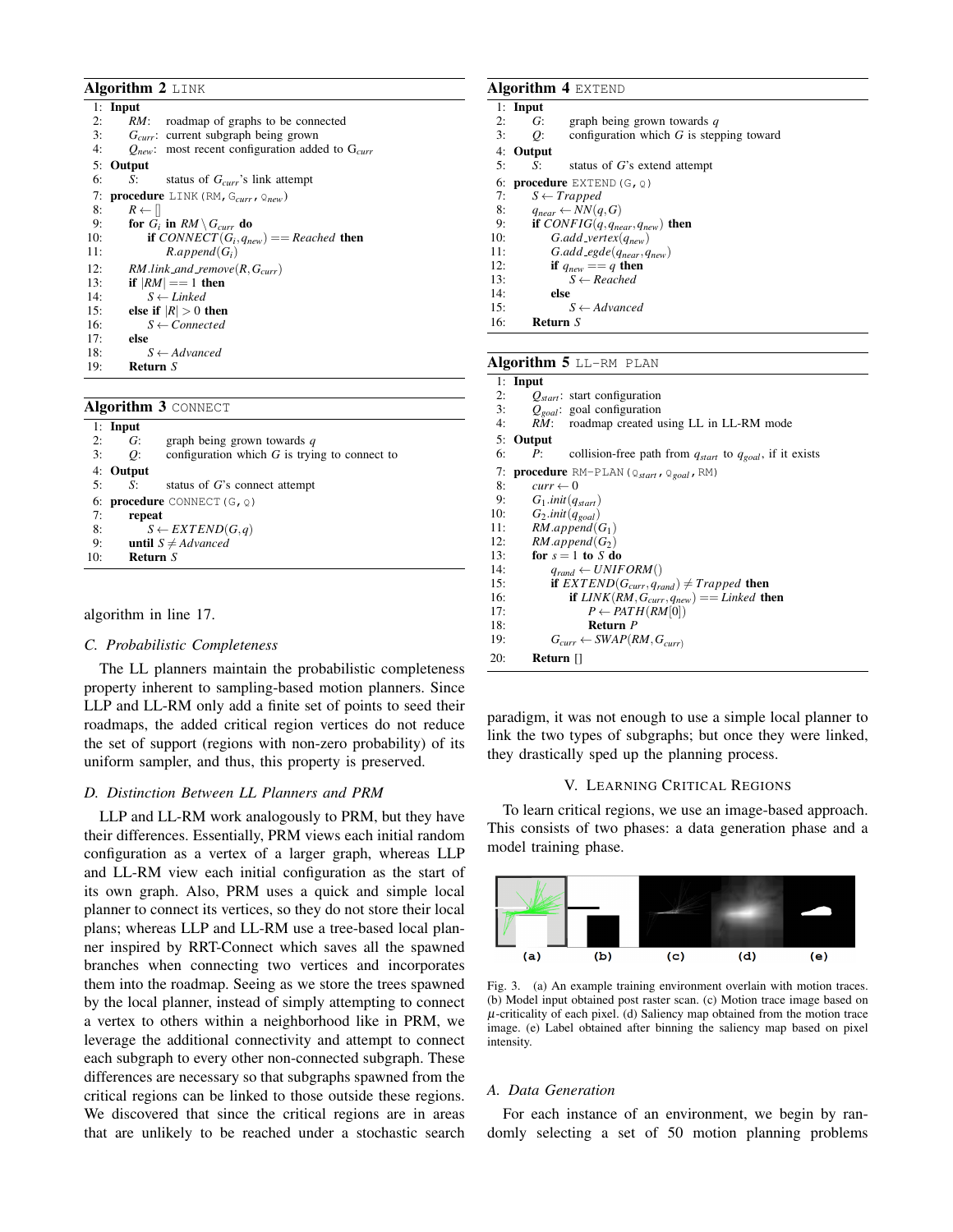from  $M \{ \Pi_1, ..., \Pi_{50} \}$  and running an off-the-shelf motion planner to generate a corresponding set of motion plans  $\{\tau_1, ..., \tau_{50}\}.$  We do this multiple times for each handmade environment (see Figure [5\)](#page-4-0) to make sure we fully cover its critical regions; 179 instances per environment in our dataset. In our data generation process, we utilize an OpenRAVE [15] implementation of OMPL's RRT-Connect planner by [https://github.com/personalrobotics](https://github.com/personalrobotics/or_ompl), though any motion planner can be used instead.

We construct the 224x224 training images for each instance using a raster scan and a saliency model. We describe the process for an *SE(2)* robot (see Figure [3\)](#page-3-4), though it can be extended to mobile manipulators, such as the Barrett arm on a mobile base. We begin by creating a pixel-sized obstacle based on the dimensions of the desired image and the bounds of a given environment. We proceed by scanning the pixel-sized obstacle across the environment. For the input images, if a collision is detected with an environment's obstacles, we select a black pixel, otherwise a white pixel is selected. For the motion trace images, we assign a pixel value based on the  $\mu$ -criticality of the region the pixel encompasses, which we obtain using  $\{\tau_1, ..., \tau_{50}\}.$ We then use an implementation of Itti's saliency model [16] by [https://github.com/mayoyamasaki](https://github.com/mayoyamasaki/saliency-map) to extract relevant salient information and smooth out the salient areas from the motion trace images. The saliency maps are binned into two categories, high saliency (denoted by white pixels) and low saliency (denoted by black pixels), and are used as the labels.

Even large environments do not affect training. Since our input images are simple black and white binary images, we are able to convert an environment into a 224x224 image during preprocessing without losing important information. If there exists an environment so large and detailed that too much information is lost when converting it to a 224x224 image, we instead crop the image into smaller components before training/inference, and then stitch the pieces together when looking at the environment as a whole.

The code used to generate the data can be found at <https://aair-lab.github.io/ll.html>.



Fig. 4. Network architecture selected for our model.

#### *B. Network Architecture*

We propose a general structure for a convolutional encoder-decoder neural network which learns to detect crit-



<span id="page-4-0"></span>Fig. 5. Handmade training environments used to generate data (not including rotations).

ical regions.

Our network, depicted in Figure [4,](#page-4-1) has 14 convolutional layers. 7 layers in the encoder network and 7 layers in the decoder network forming the encoder-decoder architecture for pixel-wise classification. A max pooling layer with stride 2 is introduced after each group of same number of filters to encode the learned representation. Similarly, an upsampling layer is added before each deconvolutional layer group of same number of filters. We draw inspiration from [6] for a learnable upsampling layer in the decoder network.

The first two convolutional layers have 64 filters with a  $3 \times 3$  kernel. Motivated by recent promising results [17], we stack 3 layers with  $3 \times 3$  kernel size to obtain a similar receptive field as a  $7 \times 7$  kernel, with 81% less parameters, and more effective training owing to the added non-linearity after every layer. For the initial layer group of filter size 64 and 128, we stack only two layers of kernel size  $3 \times 3$ . Though the receptive field is smaller than a  $7 \times 7$  kernel, we still stack only 2 layers as our problem statement does not require learning complex geometric features. The next 2 layers are of 128 filters with a  $3 \times 3$  kernel. We add 3 layers of 256 filters each, with a  $3 \times 3$  kernel, for a larger receptive field since deeper layers learn invariant complex features [18]. All the convolutional and max-pool layers have padding added to them.

In the decoder network, corresponding deconvolutional layers to the encoder network are used. The upsampled output is used for pixel-wise classification using a softmax cross-entropy loss function. Each layer in the network is activated using ReLu nonlinearity.

#### *C. Training*

<span id="page-4-1"></span>The network was trained using a mini-batch size of 16 and a dataset of 10,024 images. Following [19], we did not train the network with dropout [20] since the output of every layer is batch-normalised, which also acts as a regularizer. We use Adam Optimizer [21] with a 0.1 learning rate to train the network. The network was trained for 50,000 epochs since the loss converges at this point. The training images are shuffled before each epoch and trained with mini-batch to ensure that every input to the network is different from the previous. This assists the optimizer to exit local minima. We used an implementation of SegNet [6] by [https://github.com/andreaazzini](https://github.com/andreaazzini/segnet.tf) for its data pipelines since they provide a fast and efficient input pipeline which reduces training time.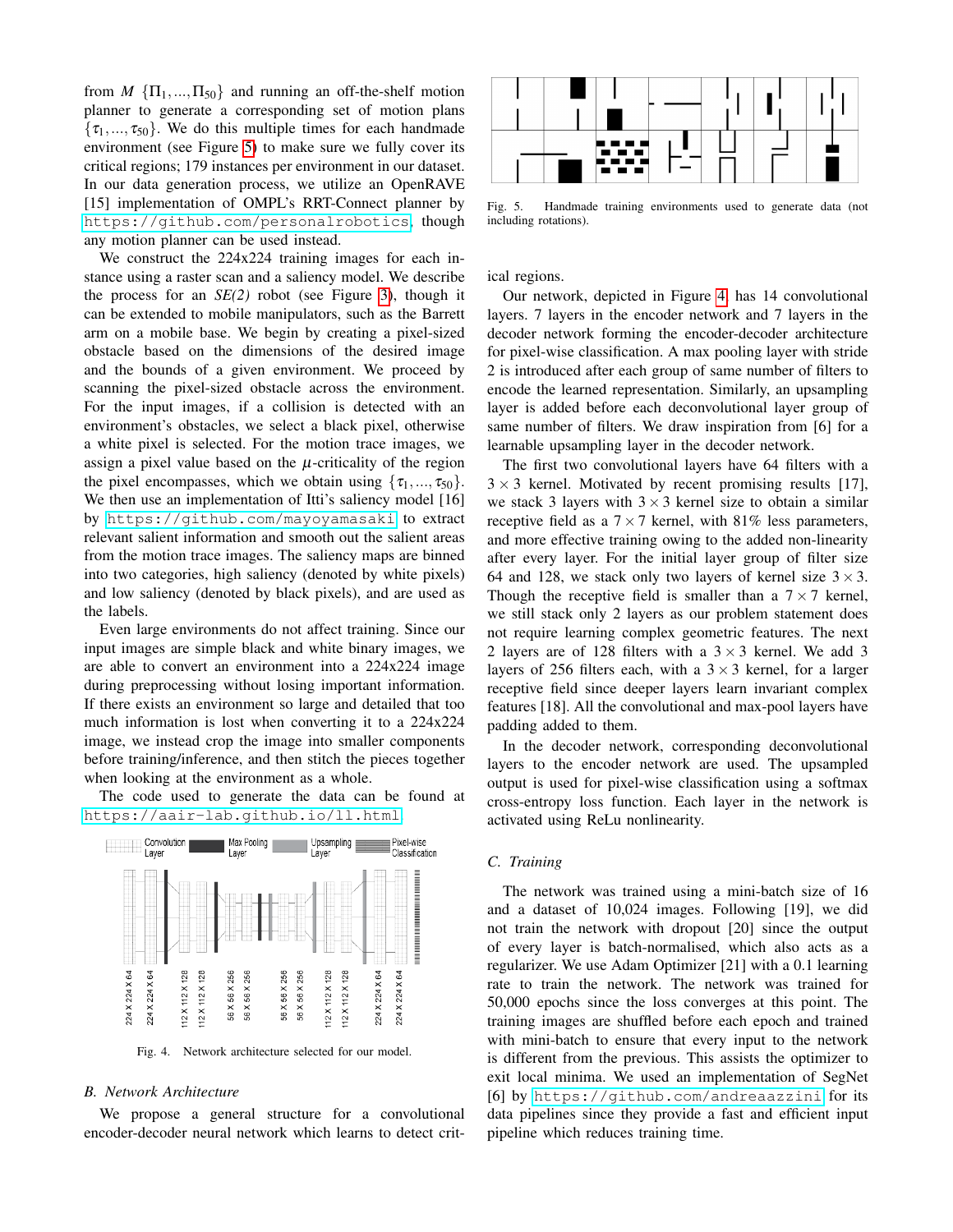On average, training for the full dataset takes approximately 3 hours on a single Nvidia GTX 1080Ti.



Fig. 6. Env-A and Env-B are the *SE(2)* used to evaluate the model. Red dots represent the start and goal configurations. Env-C and Env-D are the 10-DOF test environments used to evaluate the model. The robot is placed at the start and goal configurations. Test environments are unseen to the network (they were not used in the training set of problems).



Fig. 7. Network output for the test environments shown in Figure 5. The  $\mu$ -criticality of the output is as follows:  $\mu$ (Env-A) = 0.604,  $\mu$ (Env-B) = 1.351,  $\mu(\text{Env-C}) = 0.538$ , and  $\mu(\text{Env-D}) = 0.398$ .

#### VI. EMPIRICAL EVALUATION

In this paper, we focus on investigating two main questions:

- 1) Can CNNs be used to identify critical regions for motion planning?
- 2) Can critical regions be used to improve planning performance?

The first consideration aims to see if we can extend the visual prowess exhibited by CNNs to identifying the critical

regions of an environment. The second consideration aims to see if knowing critical regions helps a planner reduce its computation time. Our intent is not to create the best, most optimal planner, but to evaluate the gains that can be made when a planner properly leverages the critical regions of the C-space being traversed.

To investigate these considerations, we designed challenging MP problems for *SE(2)* and the Barrett WAM arm (see Figure [6\)](#page-5-0), and we explored various network architectures. We evaluate the quality of the critical regions given by our CNN using their measure of criticality  $\mu$  (see Figure [7\)](#page-5-1), as well as the planning time used by our planners. For our planning problems, 100 MP problems were constructed using the same start and goal pair, the same range, and a planning time limit of 60 seconds. LLP and LL-RM both use 5% of the critical regions identified as *n*, and *m* is 0 and  $n/10$ , respectively. OMPL PRM and LL-RM are both given 1 second to build a roadmap prior to planning. Our approach is for robots with omnidirectional base movements, though any movement constraints can be added in the *EXTEND* module. It is important to note that OMPL is written in highly optimized C++ code compared to our Python implementation.

# <span id="page-5-0"></span>*A. Evaluating Identified Critical Regions*

We evaluate the critical regions identified by a model for an environment using its ground truth motion trace image (see Figure  $3(c)$ ). We first cluster the model-identified critical regions using *k*-Nearest Neighbors [22] with  $k = 25$ . Then we evaluate each critical region cluster  $c_i$  using its  $\mu$ -criticality, where we estimate  $v(c_i)$  as the area of the pixels in the cluster. The metric values for each cluster are then summed to obtain an evaluation of the environment as a whole. The higher the value, the better the critical regions.

We use this metric instead of comparing pixel accuracy with the ground truth label since the motion trace image is embedded with much more information regarding the quality of the critical regions than simply identifying them.

Figure [9](#page-6-0) shows a comparison of the critical regions identified by VGGNet, SegNet, and our parsimonious network using this metric.

# *B. Results*

<span id="page-5-1"></span>Our results suggest that both LLP and LL-RM require far less time to obtain a solution than OMPL's RRT, RRT-Connect, and PRM planners, especially as the environments increase in difficulty. Figure [8](#page-6-1) shows a comparison of planning time used by the OMPL planners and our LL planners using the areas learned by our parsimonious network.

*1) SE(2) Domain:* For *SE(2)*, LLP and LL-RM outperformed OMPL's planners in terms of average planning time and success rate. On Env-A, RRT, RRT-Connect, and PRM had success rates of 19%, 0%, and 53%, respectively. For successful plans, LLP and LL-RM required 97% and 99% less time on average, respectively, than PRM, the best performing OMPL planner on this environment. On Env-B, RRT, RRT-Connect, and PRM had success rates of 93%, 8%, and 100%, respectively. For successful plans, LLP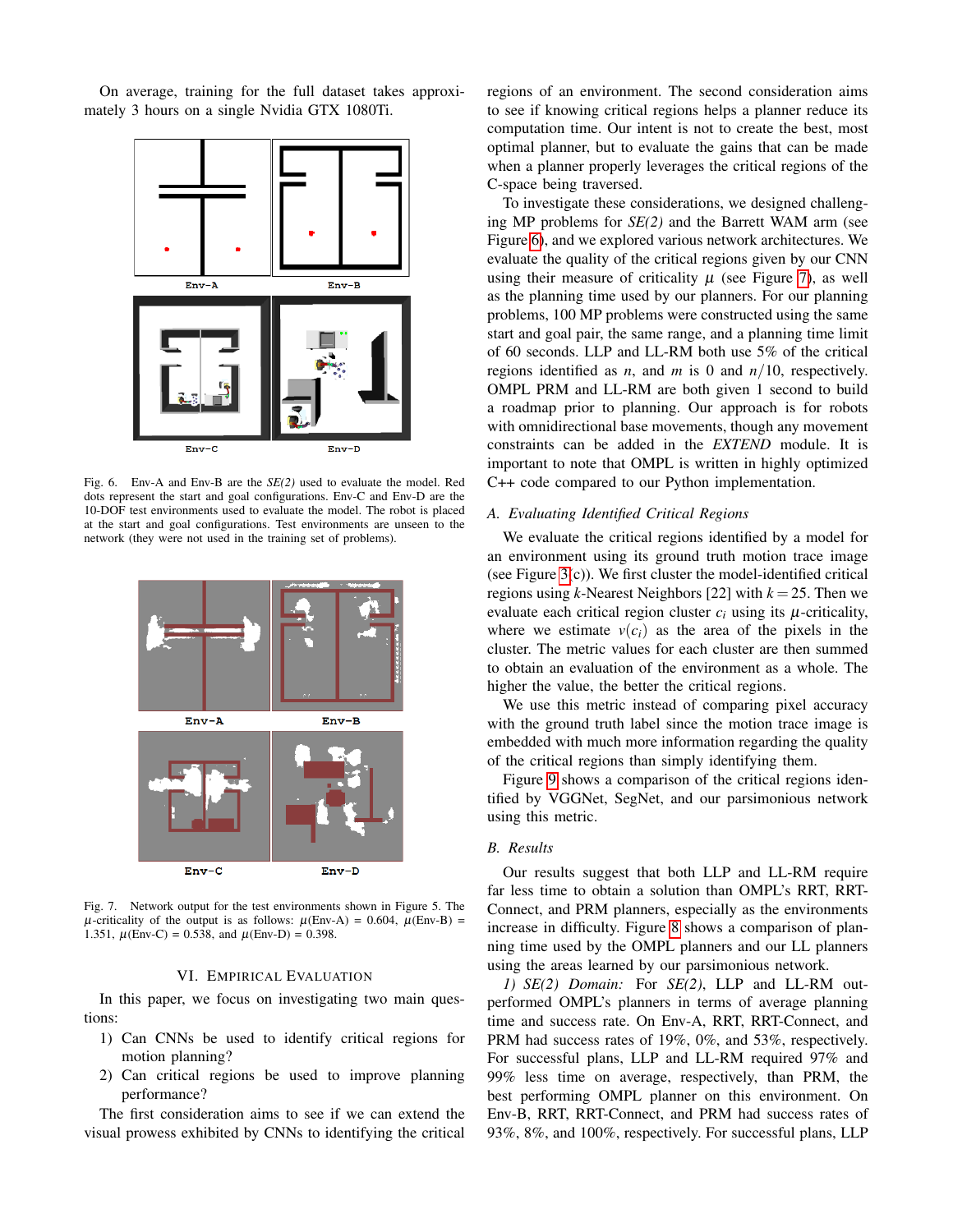

Fig. 8. (a) and (b) show the percentage of trials solved versus planning time for the 100 different trials for the *SE(2)* domain, and (c) and (d) for the 10-DOF domain. Environments A-D are shown in Figure [6.](#page-5-0)



(c) Our Model

Fig. 9. (a) Critical regions identified using VGGNet. From left to right, their  $\mu$ -criticality is 0 and 0. (b) Critical regions identified using SegNet. From left to right, their  $\mu$ -criticality is 0 and 0.260. (c) Critical regions identified using our network. From left to right, their  $\mu$ -criticality is 0.604 and 1.351.

and LL-RM required 64% and 74% less time on average, respectively, than PRM, the best performing OMPL planner on this environment.

*2) 10-DOF Domain:* For the transportation tasks using the movable Barrett arm, LLP and LL-RM require less planning time on average and had higher success rate than OMPL. On Env-C, RRT, RRT-Connect, and PRM had success rates of 0%, 87%, and 31%, respectively. When comparing successful plans, LLP and LL-RM required 89% and 92% less time on average, respectively, than PRM, the best performing OMPL planner on this environment. On Env-D,

<span id="page-6-1"></span>RRT, RRT-Connect, and PRM had success rates of 0%, 23%, and 8%, respectively. When comparing successful plans, both LLP and LL-RM required 88% less time on average than RRT-Connect, the best performing OMPL planner on this environment.

#### *C. Network Ablation Study*

Since obstacles in an environment can be represented by bounding boxes, most of the objects in our dataset have regular geometric shapes. We performed an ablation study to find the simplest model that can learn the feature representation using as few layers as possible, without compromising the results. We investigated two different types of neural networks and compared their performance with SegNet using our  $\mu$ -criticality measure. The ablation study for both types of architecture is discussed below.

*1) Convolutional Network:* The main question in the network ablation study was to enquire whether a solely convolutional network would suffice in solving this problem.

<span id="page-6-0"></span>The CNN-based VGGNet learned only to trace obstacle borders. The  $\mu$ -criticality for VGGNet as shown in the Figure [9\(](#page-6-0)a) is 0 for all the test environment. Although the criticality values were not promising, it still shed light on network behaviour. The network was able to learn the geometry of the obstacles in the image, which CNNs are known to be good at, but was unable to identify the critical regions. Moreover, training VGGNet takes 16 hours on a single Nvidia GTX 1080Ti GPU for 50,000 epochs.

*2) Encoder-Decoder:* After a fully convolutional approach failed, we investigated how well a segmentation architecture, such as SegNet, could learn critical regions. Following promising initial results using SegNet as shown in Figure [9\(](#page-6-0)b), we investigated an encoder-decoder network which can learn the latent representation in a supervised manner for pixel-wise classification. In an encoder-decoder, the encoder can learn the feature representation and encode it into a latent space, while the decoder can learn the pixel-wise classification on the learned features.

A simple encoder-decoder network with 4 layers each in the encoder and decoder sections of the network was able to somewhat learn the critical regions of the data well, obtaining  $\mu$ -criticality scores of 0.0156 and 1.043, respectively on the